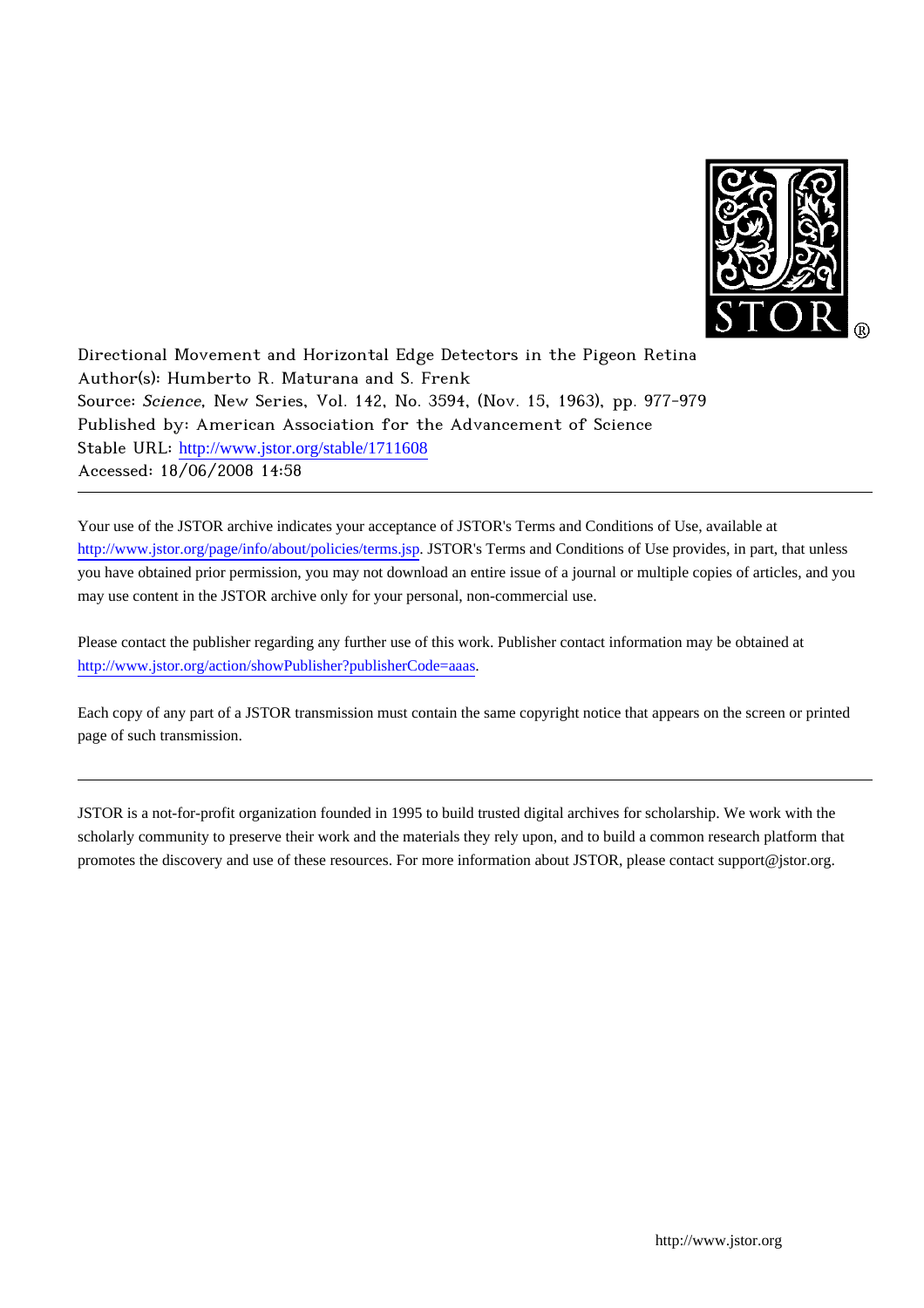**visual or olfactory ones may be necessary to initiate feeding behavior.** 

**Attraction to sounds involves some form of directional hearing. With the exception of Kritzler and Wood, most previous investigators of this phenomenon in fish have found it only at very close range or not at all (12). In our experiments, the possibility that the sharks simply followed a sound gradient seems remote because we frequently changed the intensity. True directionality is also suggested by the oriented attitude of the sharks upon entering the field of visibility.** 

**An important factor is the maximum distance from which the sharks are attracted and whether it is acoustically near or far field (13). At present, however, we have no reliable method for measuring this distance. A comparison of the numbers of sharks seen during the periods of quiet and the periods of sound seems to indicate an attraction distance of well beyond the limit of visibility at 15 to 25 m. The near field of a dipole source such as our J9 transducer, extends to only about 15 m (14) at 20 cy/sec, the approximate low end of our transmitting system. Because the limit of visibility was usually beyond 15 m we can say that the sharks were hearing and orienting to the sounds in the far field.** 

**The far field pressure wave of the low-frequency sound used in playback is theoretically detectable above ambient noise at about 2000 m in a calm sea. If sharks are capable of detecting pressure waves, then it is reasonable that they may respond at great distances from the source. Sharks,**  however, do not possess an obvious **pressure detector such as a gas bladder, and it seems more likely that they would detect particle displacement. The maximum far field particle displacement of the sound used at 25 m is about 100 A. The lowest measurement of sensitivity in the lateral-line of fish is 10 A (15). The sound we used would have a displacement of 10 A at about 250 m. Thus, although the sharks may be in the far field, the displacements are not small enough to rule out the possibility of utilization of the lateral-line, an organ regarded by some as a near field displacement detector (13; 16). DONALD R. NELSON** 

# **SAMUEL H. GRUBER**

**Institute of Marine Science, University of Miami, Miami, Florida 15 NOVEMBER 1963** 

#### **References and Notes**

- **1. E. S. Hobson, Pacific Sci. 17, 171 (1963).**
- 
- 
- 2. A. Tester, *ibid.*, p. 145.<br>3. G. H. Parker, *Science* **29,** 428 (1909).<br>4. T. Vilstrup, *Structure and Function of the Membranous Sacs of the Labyrinth in Acan-<br>thias vulgaris (Munksgaard, Copenhagen,* **1952). 5. J. M. Moulton, personal communication.**
- 
- 
- 
- **6. E. Clark, Science 130, 217 (1959). 7. S. Dijkgraaf, Nature 197, 93 (1963). 8. B. Olla, thesis, Univ. of Hawaii (1962). 9. H. Kritzler and L. Wood, Science 133, 1480 (1961).**
- **10. L. Wood, personal communication.**
- **11. Kay Electric Co. 12. W. A. van Bergeijk, in Marine Bio-acous-tics, W. N. Tavolga, Ed. (Pergamon, New York, in press).**
- **13. G. G. Harris and W. A. van Bergeijk, J.**
- **Acoutst. Soc. Am. 34, 1831 (1962). 14. G. G. Harris, in Marine Bio-acoustics, W. N. Tavolga, Ed. (Pergamon, New York,**
- 
- in press).<br>
15. J. W. Kuiper, thesis, Groningen, Nether-<br>
lands (1956), cited by S. Dijkgraaf, *Biol,*<br> *Rev.* **38**, 51 (1963).<br>
16. Contribution No. 500 from the Marine Laboratory, Institute of Marine Science, University **funds from project Nonr 840-19, Office of Naval Research. The assistance of J. D. Richard, R. L. Aaron, R. Dann, J. Clark, J. C. Steinberg, M. Kronengold, and W. Cummings is gratefully acknowledged.**

**3 September 1963** 

### **Directional Movement and Horizontal Edge Detectors in the Pigeon Retina**

**Abstract. There are ganglion cells in the pigeon retina that respond selectively, some to any edge moving in a particular direction only, others to any vertically moving horizontal edge. This selective response to a specific stimulus arises from the selective sensitivity of each neuron to a particular spatiotemporal configuration in its afferent influences, and is independent of specific pathways.** 

**In a recent paper Barlow and Hill (1) have shown that many ganglion cells of the rabbit retina respond selectively to movement in one direction and not in the reverse. Similar observations have been made in the frog retina (2) and in cortical cells of the cat (3). In general the works of Maturana et al. (2), Hubel and Wiesel (3), Mountcastle (4), and Barlow and Hill (1) show that in the central nervous system of vertebrates there are classes of highly specific cells that respond maximally or exclusively to a particular stimulus. Now we wish to present some of our observations on directional cells in the pigeon retina and to discuss some aspects of what seems to us is the fundamental insight that these findings give into the functional organization of the central nervous system.** 

**We recorded the activity of single retinal cells from cut and intact optic nerves in curarized pigeons by means of metal-filled micropipettes. Thus we studied six classes of ganglion cells which differ in the visual configuration to which they respond. Of these we shall now mention only two. We shall not be concerned with the quantitative aspects of the responses which may vary markedly from cell to cell, but only with the mode of response. Nonetheless, we should mention that in general the size of the response (number of spikes and frequency) depends on the direction of contrast, the intensity of contrast, and the speed of movement.** 

**Directional movement detectors form about 30 percent of the accessible cell population. They have five fundamental characteristics:** 

**1) Small receptive fields (defined as the area from which a response can be**  elicited), which vary between  $\frac{1}{2}$  and 1° in diameter (55 to 110  $\mu$  on the **retina).** 

**2) An optimal or exclusive response to the movement of an edge in one direction but not in the reverse (Fig. 1). The sharpness of the required edge depends on the size of the receptive field: the smaller the field, the sharper the edge needed.** 

**3) An absence of response to phasic changes of the ambient light.** 

**4) Directional mode of response independent of:** 

**a) the intensity of the ambient light (we tried intensities up to four logarithmic units apart);** 

**b) the direction of contrast across the moving edge: the mode of response is the same for moving objects lighter or darker than the background (Fig. 1, B, C);** 

**c) color, at least to the extent that this can be judged by using different combinations of colored objects and backgrounds made with colored papers and lights (we used narrow band color filters);** 

**d) the part of the receptive field in which the object moves (Fig. 1D).** 

**5) A uniformly on-off receptive field. If there are exclusive on or off spots, these show no special relation to the direction of optimal response. The mode of response is not modified by a spot of light shone on-off on any part of the receptive field, nor by a ring surrounding the field or a crescent or any variegated background shone on-off in any part of the surroundings while the ob-**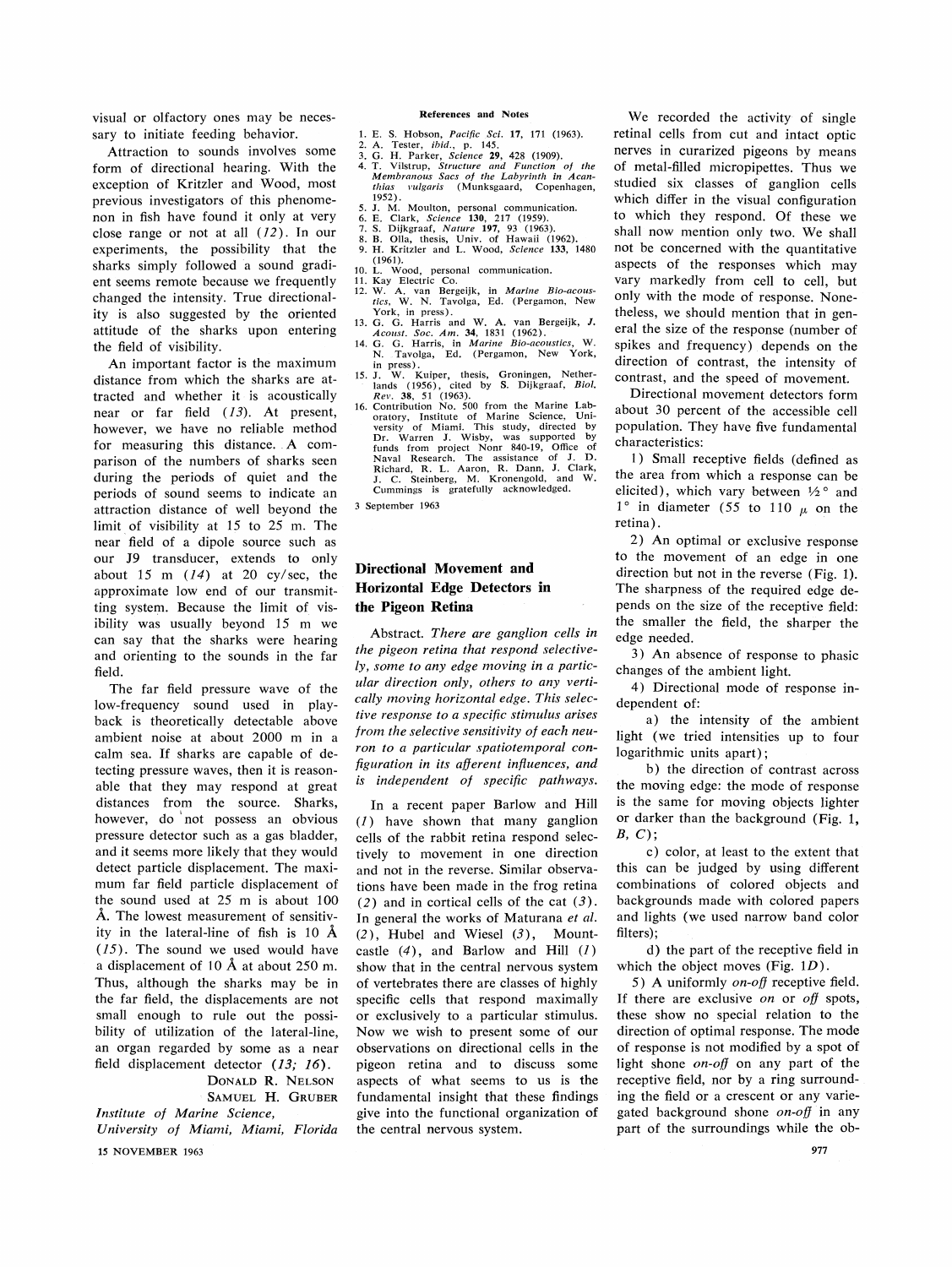**ject moves. These have some inhibitory effect on the size of the response but this effect is symmetric with respect to the receptive field. These properties and those that are noted under 4b and 4d indicate that the directional sensitivity of these cells does not depend on any asymmetry of the receptive field or its surroundings. Nevertheless, that inhibitory influences somehow play a role in the genesis of the mode of response of this class is shown by two observations:** 

**a) if two objects enter the receptive field simultaneously, one moving in the direction of optimal and the other in the direction of minimal response, they interfere, and no response is obtained;** 

**b) if one shines a spot of light on-ofj on the receptive field, displacing the spot a step each time during the off period (in complete darkness) in the direction of the optimal response, one obtains each time a response to the on-off of the spot. If one does the same** 



**Fig. 1. Directional cell. Optimal response to an edge moving downward. For photographic purposes spikes were clipped at the lower end, just above the noise level, and brightened. The position of the base line was controlled by the output of a photocell focused on the receptive field. Darkening is given by a downward deflection of the base line. At left the drawings show the stimulus situation (the receptive field is indicated by a dotted circle and the arrows show the direction of movement). At right the oscilloscope traces show the responses to the downward (D) and upward (U) movements of the object. A, Small object; B, edge limiting a large field darker than the background; C, edge limiting a large field lighter than the background; D, small object moved across three different parts of the receptive field; E, response to the on-off of a spot of light.** 

**in the reverse direction, the cell does not respond.** 

**Horizontal edge detectors form about 5 percent of the accessible cell popu-**They have four fundamental **characteristics:** 

**1) If the head of the pigeon is in the orientation with respect to gravity that the animal maintains most of the time, the detectors respond maximally to a horizontal edge moved vertically up or down across the receptive field, or to the tip of a bar, or to the corner of a rectangle if the horizontal edge extends for some distance in the surroundings. They do not respond to a small object moved only inside the receptive field. The horizontal edge, to be effective, has to extend both into the field and the surroundings. Here the receptive field is defined as the area into which the tip of a horizontal bar has to enter to produce a response. Thus determined, the fields measure between 20 to 40 minutes of arc across (40 to**  80  $\mu$  on the retina) (Fig. 2, A, E).

**2) They do not respond to phasic changes of the ambient light, nor to the on-off of a spot of light.** 

**3) They vary with respect to the deviation from the horizontal that they tolerate. Some will respond to the moving edge even when this is inclined 45? with respect to the horizontal, but most do not respond to edges inclined more than 20? to 30?. Within their range of tolerance they also respond to the inclined edge when this moves in a horizontal direction.** 

**4) Similarly to the directional movement detectors, their mode of response is independent of the intensity of the ambient light, the direction of contrast across the edge, and the color of the objects and background.** 

**In none of these classes of cells is it possible to explain their mode of response by the classic scheme of interactions of excitatory and inhibitory areas (3, 5). In this sense they resemble the cells described by Barlow and Hill (1), the complex receptive field cells of**  the cortex of the cat  $(3)$ , and the first **two classes described for the frog retina (2). That the interplay of inhibitory and excitatory processes plays a role of some kind in shaping the mode of response is apparent at least for directional movement detectors (see 5a and 5b). Therefore, it appears that in these cells the directionality depends on the actual displacement of the object across the receptive field in the optimal direction. We do not doubt that an ex-**



**Fig. 2. Horizontality detectors; symbols as in Fig. 1; no photocell monitoring the presence of the object. A, Horizontal bar moving vertically; B, vertical bar moving horizontally; no response; C, horizontal bar moving vertically outside the receptive**  field, no response; D, small object moved **inside the receptive field, no response; E, horizontal bar moving vertically with its tip in the receptive field.** 

**planation will eventually be found as to how these various modes of response are generated, possibly related to the shape of the cells and the way they are connected to others. At present, however, we think two things of fundamental significance.** 

**First, each ganglion cell, to respond to a particular kind of visual stimulus, needs to take into -account what happens at any moment in its whole receptive field and surroundings, even if the mode of response is independent of position in the field. Since each ganglion cell is connected to hundreds of bipolars it has to receive afferent influences other than those due to the specific stimulus. That such is the case for whatever occurs in the visual field is apparent from the cell properties dedescribed above. It follows that some kind of integration of the afferent influences must occur at the level of the ganglion cells for them to respond only to a specific stimulus. That many cells in the central nervous system require temporal and spatial summation to respond is well known (6). However, our observations show that these cells are sensitive not just to any sum of afferent influences but only to a specific one defined by a particular spatiotemporal configuration of the afferent influences, such that any other spatiotemporal distribution is rejected.** 

**Second, as was shown by Maturana et al. (2), owing to the overlapping of dendritic arbors many ganglion cells that perform different and/or similar functions are connected to the same bipolars, and through these look at the**